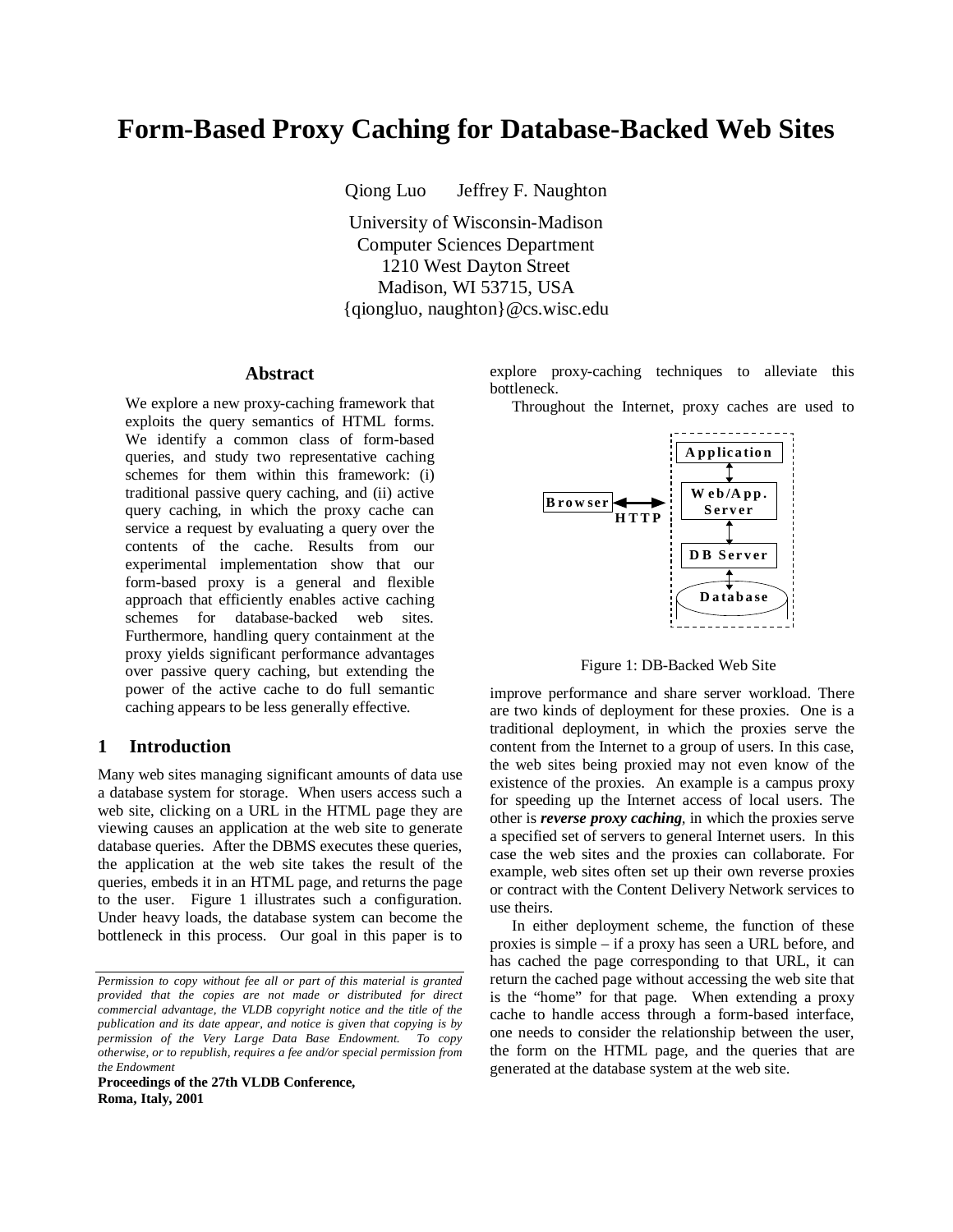If clicking on a given URL always generates the same database query (that is, the request generated by clicking on the URL embeds no information from the user), then the proxy can work as if the URL referred to a static page stored at the web server. We call this scheme *passive caching*, because it caches a page and returns it on a hit without any extra processing on the page. Unfortunately, in general things are not this simple, because instead of clicking on a URL, users are filling in forms. The user input from these forms is incorporated in the queries that eventually get executed by the database system. A common example of this might be in a book selling web site, where a user keyword search on the book title might generate a SQL query containing a "LIKE" predicate with the keywords provided by the user.

One can still use passive caching in such a scenario – the proxy cache associates cached pages with (URL, user input) rather than just with the URL. However, this means that the proxy cache will only be able to service a request if it has cached a previous request for the same form with the exact same user input. Our goal is to see if we can do better than that – we want to extend the proxy cache so that it can not only service requests that exactly match previous requests, but it can also service requests that can be answered by processing results of previous requests. We term this kind of caching *active caching*, because the proxy is actively functioning in a limited query processing role.

Caching in this context poses a number of challenges not found in other database caching applications; many of these challenges arise because there is a high degree of independence between the database system and the proxy cache. In our work, we characterize what can be done in terms of how closely the web site is willing to collaborate with the proxy cache. For example, we show that if the web site will give no information at all, only passive caching is possible. If the web site is willing to expose the text of the queries its applications generate from the forms, then containment-based active caching is possible. Finally, if the web site provides a facility whereby the proxy can submit modified queries to the server, the proxy can do semantic active caching, exploiting query overlap as well as containment.

Also, if an active proxy scheme is to be widely useful, it must not require custom modifications to existing proxy servers, nor can it require programming effort on behalf of the individual web sites that are being served by the proxy. In our implementation, the caching module is a Java servlet for the unmodified Apache Tomcat servlet engine [2], and there is no programming required of the represented web sites.

In addition to defining and implementing this framework, we have performed experiments with our implementation using the TPC-W benchmark and modifications of that benchmark. These experiments show that query containment active caching generally provides a substantial improvement over purely passive

caching; however, extending this to full semantic caching was only effective in specially crafted workloads. Finally, we validated these synthetic workload results with an experiment in which we proxied a real online bookseller using real-world user traces.

## **2 Form-Based Proxy Caching Framework**

The goal of this framework is to efficiently facilitate active caching mechanisms for database-backed web sites in a general way. Despite the large volume of user queries that these web sites must handle, those queries are not arbitrary SQL; instead, they are usually submitted through simple HTML forms. Our key observation is the following: form-based queries enable a useful variety of active caching schemes that would be impractical for arbitrary SQL queries. Inspired by this observation, we built a proxy-caching framework based on *query templates*, which are parameterized query definitions that are instantiated with the parameter values in user requests at run time.

#### **2.1 Forms and Query Templates**



#### Figure 2: Example HTML Form

We start with a running example in Figure 2. The HTML form shown is a simplified search request page for an online bookstore as given in the TPC-W benchmark [20]. When a user types "Java Programming" in the text box and clicks the "Submit" button, an HTTP request containing the user input is sent to the server side. No matter what application program implementation the server side uses, be it a CGI script, a Java servlet, an Active Server Page, the HTTP request will result in a SQL query for the backend DBMS to execute. A corresponding SQL query from the example form is given in Figure 3. Notice that when the user input changes, only the string in the LIKE predicate changes in the SQL query. The form in Figure 2 can be abstracted into a query template as shown in Figure 4.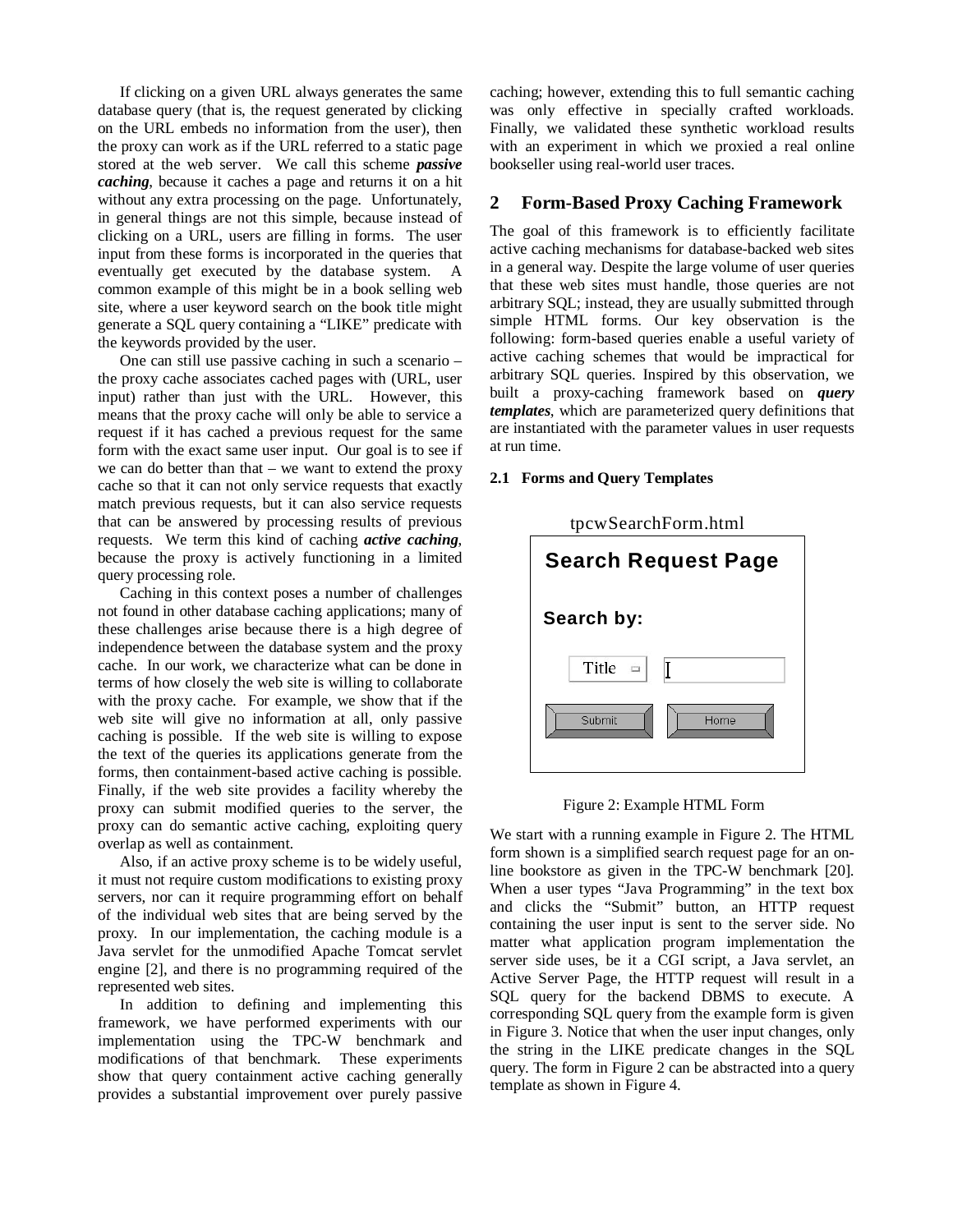```
SELECT TOP 50 i_title, i_id, a_lname, a_fname
FROM item, author
WHERE a id = i a id AND
        i_title LIKE '%Java Programming%'
ORDER BY i_title
```
Figure 3: Example Form-based Query in SQL

SELECT TOP 50 i\_title, i\_id, a\_lname, a\_fname FROM item, author WHERE a  $id = i$  a id AND i\_title LIKE '%*\$search\_string*%' ORDER BY i\_title

Figure 4: Example Query Template in SQL

We emphasize that these templates and queries are not executed at the proxy; rather, the proxy uses them for analysis purposes, so that it can exploit the semantics of the query for more sophisticated caching schemes than exact-match passive caching.

# **2.2 Implementation**

We implemented a Java servlet on top of the Apache Tomcat servlet engine [2]; together they serve as a caching proxy. The cache servlet runs in the same process space as Tomcat, and a pool of multiple threads in the servlet engine handles simultaneous requests. We chose the Tomcat servlet engine for ease of development, portability, and performance, but the same approach can be applied to the Apache web server, the Squid proxy, or other enterprise application servers.

Our proxy cache stores the results of queries and uses them to answer subsequent queries. One question that must be addressed is how these query results should be represented in the cache. Because XML is the emerging data transfer format on the Web, we chose to cache query results in XML format. This frees us from data representation issues and allows us to cache for web sites without any format translation as long as they provide their query results in XML. However, this is not a requirement for our approach; any storage scheme at the proxy cache will work as long as one provides translators from the form result format into this cache format, and then again from the cache format to the browser format.

Each query template is a text file containing a parameterized query such as the one in Figure 4. In addition, associated with a query template, there is a query template information file in XML, which specifies the correspondence between the form parameters and the query template parameters.

Figure 5 shows the query template information file for the form in Figure 2. The information file specifies that the query template is for the form queries sent to the URI

"/tpcwSearchRequest.xsql" and the parameter "search type" in the requests should have the value "i\_title". In addition, it specifies that the parameter "search\_string" in the HTTP requests from the form corresponds to the parameter "\$search\_string" in the query template. By specifying query templates and their associated mapping information with forms in this declarative manner, we separate the proxy caching functionality from the implementation and data representation issues of the web sites.

| <querytemplateinfo></querytemplateinfo>                            |
|--------------------------------------------------------------------|
| <uri>/tpcwSearchRequest.xsql</uri>                                 |
| $<$ paramPair $>$                                                  |
| $\epsilon$ <paramname>search type<math>\epsilon</math></paramname> |
| <paramvalue>i_title</paramvalue>                                   |
| $\langle$ /paramPair>                                              |
| $<$ paramNameMapping>                                              |
| <requestparam>search_string</requestparam>                         |
| <queryparam>\$search_string</queryparam>                           |
| $\langle$ /paramNameMapping>                                       |
| $\langle$ queryTemplateInfo>                                       |

Figure 5: Example Query Template Info File

For passive query caching, the proxy just needs to map an incoming HTTP request to a file name according to the parameter descriptions in the query template information, and check if this file is cached on disk. If the file is not cached, the proxy forwards the request to the server, caches the result by that file name when the result comes back from the server, and returns the result to the user. Otherwise, the proxy reads the cached file and returns the content to the user. For active caching, the proxy goes through a similar process of checking the cache using query templates, although the proxy processing and server interaction is more complex. We discuss form-based active caching in detail in Section 4.

# **2.3 Deployment Issues**

The only difference between deploying a regular proxy and deploying our form-based proxy is that for active caching our proxy needs to know the query semantics of the forms. This is necessary because the application at the web server can perform arbitrary computations based upon the user input. Thus, to enable active caching, we require that the web site provide the text of the SQL query corresponding to each form. It can do so through the use of query templates.

Query templates are provided in the configuration step. In the configuration step of a regular proxy, the proxy administrator specifies which URLs the proxy should cache by adding them into the configuration file. When configuring our form-based proxy, the administrator specifies which forms that the proxy should cache by adding the query template files and associated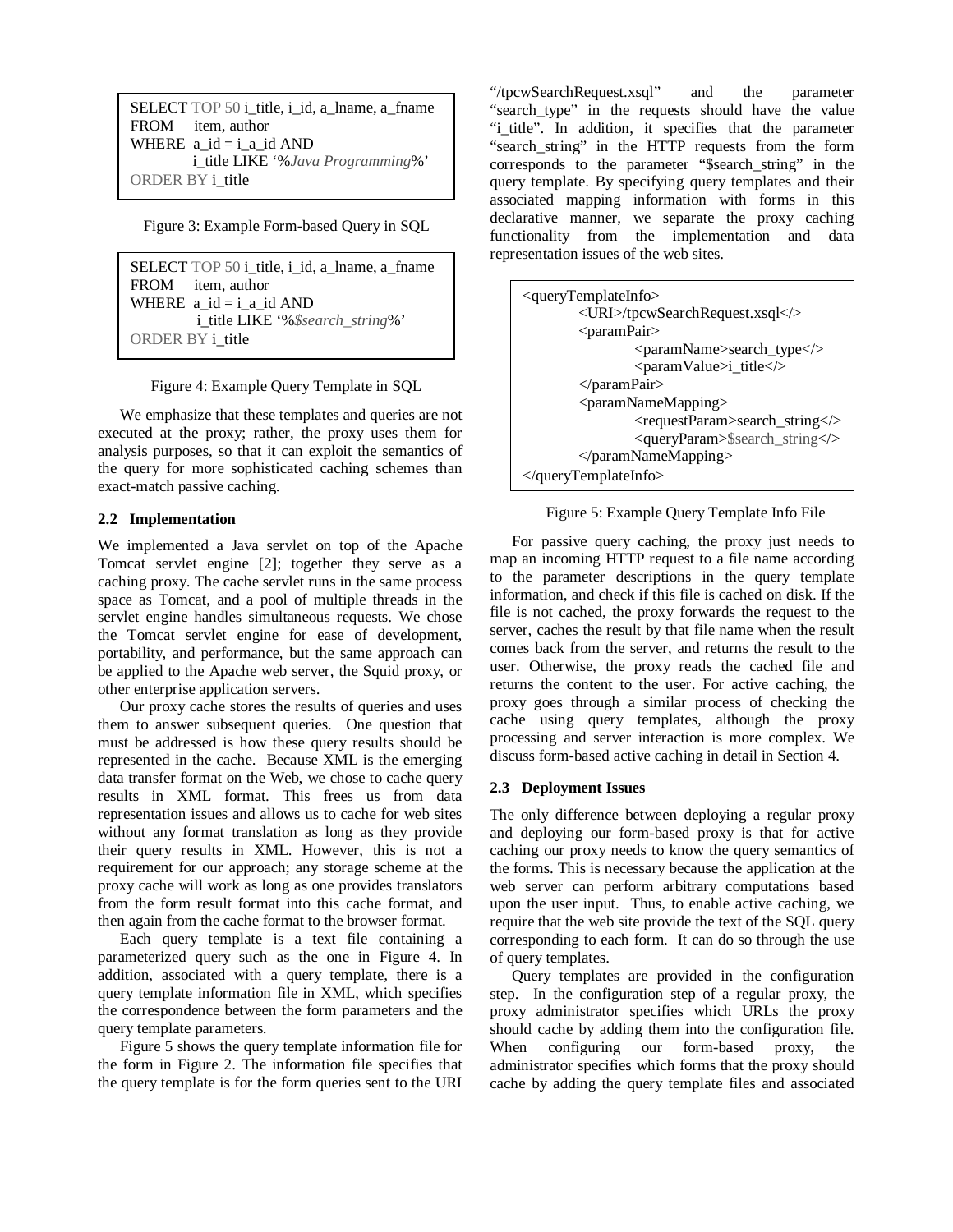information files to the appropriate directories at the proxy.

Consistency is always an issue in caching. We regard consistency as an interesting area for future work that is largely orthogonal to this paper. The web currently works surprisingly well with a very relaxed attitude toward consistency. It is possible that many applications will be well served by simply providing a facility for the web site to invalidate data and/or templates stored at a proxy.

Finally, recent research in the web caching community has focused on adding application logic to the proxy from remote sites while the proxy is running. For example, the Active Cache Protocol [4] allows small software modules to be shipped from the web servers to the proxy on demand, specifying application-specific caching policies, while the Dynamic Content Cache Protocol [19] supports application-specific headers specifying caching policies. Our caching modules could also be shipped on-demand if the Active Cache Protocol were supported, while the application-specific query template information for our framework could also be easily shipped from web sites if either of the protocols were supported. In this way proxies could dynamically implement our active caching schemes "on the fly" without manual intervention.

# **3 The Class of Queries Handled by the Cache**

#### **3.1 Queries in the Web Site Application**

While our framework can be applied to forms containing arbitrary database queries, the efficiency of caching techniques is related to the characteristics of the queries. As a first step in applying this framework, we concentrate on a simple but common class of form-based web queries, which we call *top-n conjunctive keyword queries (TCKQ)*. The class of web queries can be expressed in an SQL-like syntax (Figure 6).

The characteristics of the form-based queries include:

SELECT TOP n selection\_list FROM target relations WHERE search predicate(search field, \$search\_string) AND other\_predicates ORDER BY orderby\_fields

Figure 6: Class of Form-Based Queries

- Select-project-join (SPJ)
- A *parameterized* search predicate
- An order by clause
- A top-n operation
- The search-by and order-by fields appear in the selection list.

As simple as it looks, this class of queries represents a large number of forms on the web, including those used in on-line catalog search forms and on-line bibliography search forms.

Although keywords can be connected using "OR" and "NOT", users on the web seldom use them. We examined a 1-million entry Excite Search Engine log and found only 361 entries used "NOT" and 519 entries used "OR". A report [18] on a 1-billion entry AltaVista search engine log also showed that 80% of the queries did not have any operators (+, -, AND, OR, NOT, and NEAR). Thus, we focus on conjunctive keyword predicates.

#### **3.2 Queries Executed in the Cache**

While our proxy handles query templates that look like the one in Figure 6 this does not mean our proxy executes joins. Rather, we treat all queries from a given form as simple top-n selection queries on a single table view with a keyword predicate. This is because under each query template, the only difference among the queries is the search strings in the search predicate. This is one strength of our approach – we cache tuples that may have been generated by complex processing at the server, and avoid that complex processing in the proxy.

In the remainder of this section we discuss *queries from the same form*. Whenever appropriate, we omit the n value of the top-n clause, the fields in the selection clause, the target relations in the from-clause, the search field in the search predicate, the other predicates in the where-clause, and the order-by fields. We use terminology from relational databases as well as from XML interchangeably. For example, fields correspond to elements, and tuples correspond to sets of elements. Because of order-by and top-n operations, we need to include list semantics as well as set semantics. These definitions and facts are not new; we repeat them here to make this paper self-contained.

#### **3.2.1 Definitions**

A *list* is an ordered set. A list L1 is a *sub-list* of another list L2 if and only if the elements in L1 all appear in L2, and in the same order ignoring absent elements. L2 is then a *super-list* of L1. We also define a list intersection, union, and equivalence to be a set intersection, union, and equivalence with order correspondingly. We use the symbols  $\subseteq, \subset, =, \cap, \cup$ , to denote operators between sets as well as between lists.

We extend the standard definitions of *query containment and equivalence* to lists. A query  $Q_1$  is contained in another query  $Q_2$  denoted  $Q1 ⊂ Q2$ , if and only if for any database D, the result of the former,  $Q_1(D)$ , is always a subset (or sub-list, if order is required) of the latter,  $Q_2(D)$ . Q1 and Q2 are equivalent if and only if Q1⊆Q2 and Q2⊆Q1. Two queries Q1 and Q2 are *disjoint* if and only if for any databases D,  $Q1(D) \cap Q2(D) = \emptyset$ . Q1 and Q2 *overlap* if and only if Q1⊄Q2, Q2⊄Q1, and Q1 and Q2 are not disjoint.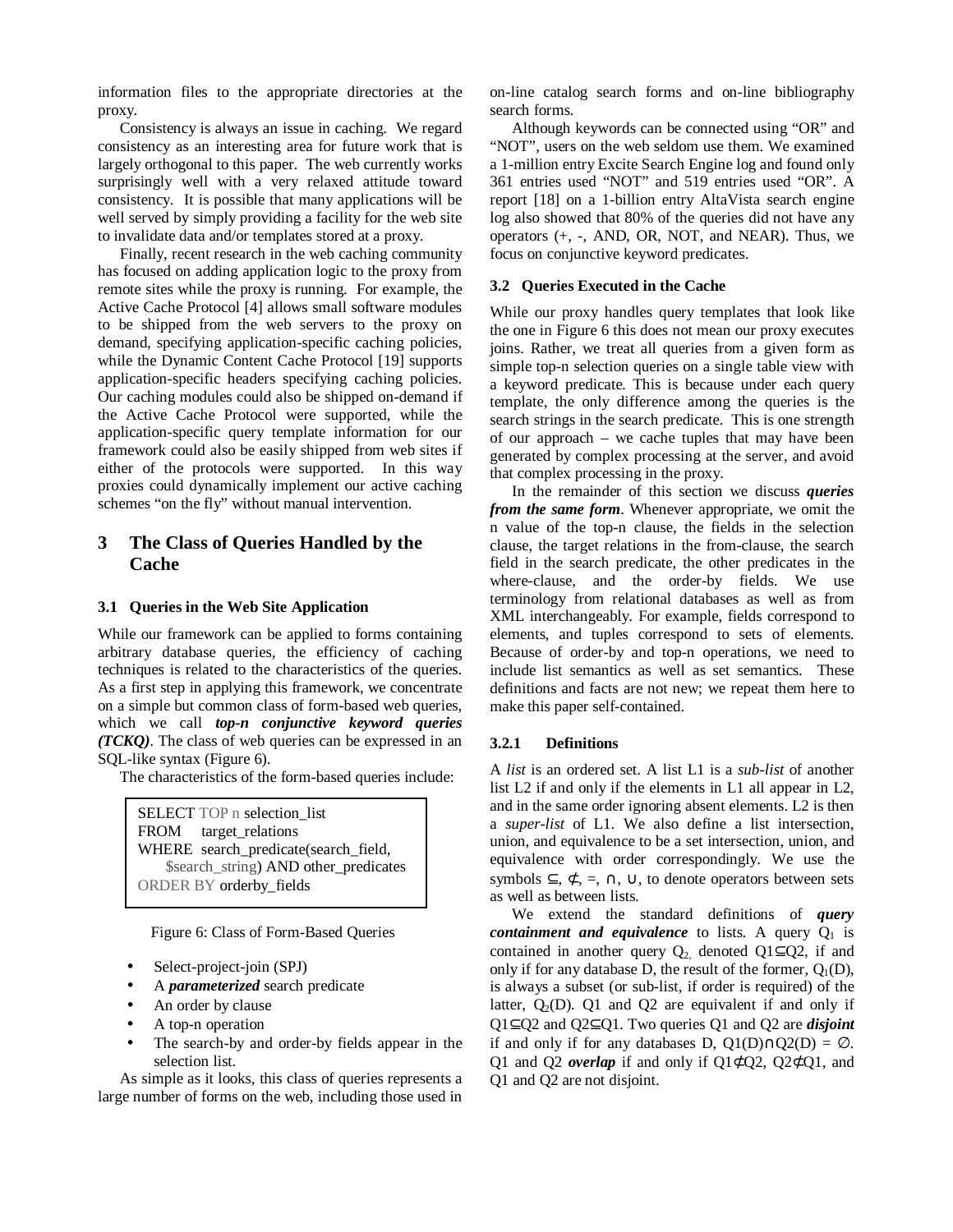Next, we explore conjunctive keyword queries.

**Definition 1. [Conjunctive keyword predicate]** An nary conjunctive keyword predicate is of the form contains(e, $\{k1, k2, \ldots, kn\}$ ), where e is a field name, and  $\{k1, k2, \ldots, kn\}$  is a set of distinct words. The predicate contains(e, $\{k1, k2, \ldots, kn\}$ ) is true if and only if all of the keywords k1,k2,..,kn (not necessarily in that order) appear in the field e.  $\blacksquare$ 

In relational databases a conjunctive keyword predicate can be simulated using the string "LIKE" predicates. Also, our keyword predicate corresponds to a Boolean query in Information Retrieval with e being the top-level document.

**Definition 2.** [**SORT**] A sort operation is of the form  $SORT<sub>o</sub>(T)$ , where o is a list of fields, and T is a set of tuples whose fields are a superset of the fields in o. The operation returns a list of all tuples from T ordered by o. For simplicity, we will use  $SORT(T)$  when appropriate.  $\blacksquare$ 

**Definition 3.** [**Top-n**] A top-n operation is of the form  $TOP_n(L)$ , where n is a natural number, and L is a list of tuples. The operation returns a list of the first min(n, cardinality(L)) tuples from L. For simplicity, we will use TOP(L) when appropriate.  $\blacksquare$ 

**Definition 4.** [**CKQ**] A conjunctive keyword query (CKQ) is of the form  $Q_e({k1,k2,...,kn})$  where  $Q_e$  is a query with a keyword predicate contains(e, $\{k1, k2, \ldots, kn\}$ ). The query returns a set of tuples. For simplicity, we will use  $Q({k1,k2,...,kn})$  when appropriate.

**Definition 5.** [**OCKQ**] An Order-by conjunctive keyword query (OCKQ), denoted  $OQ({k1, k2, \ldots, kn})$ , is defined as  $SORT(Q{k1,k2,...,kn})$  where Q is a CKQ. The query returns a list of tuples.  $\blacksquare$ 

**Definition 6.** [**TCKQ**] A top-n conjunctive keyword query (TCKQ), denoted  $TQ({k1,k2,...,kn})$ , is defined as  $TOP(OQ{k1,k2,...,kn})$ . The query returns a list of tuples. ■

## **3.2.2 Properties of Queries**

From definitions in Section 3.2.1, we have the following simple but useful facts and properties about the queries that we are caching.

**Fact 1.**  $Q({k1,k2,...,kn}$  ∪  ${j1,j2,...,jm}) = σ$ contains(e, {k1,k2,…,kn})( $Q({j1,j2,...,jm})$ )  $\blacksquare$ 

**Fact 2.**  $Q({k1,k2,...,kn})$  ∪  ${j1,j2,...,jm}$ ) =  $Q({k1,k2,...,kn}) \cap Q({j1,j2,...,jm})$ 

These two facts tell us how to answer more restrictive conjunctive keyword queries from less restrictive CKQs, by selection or intersection. Similar facts hold for OCKQs except the set semantics is replaced by the list semantics. However, these facts do not hold for TCKQs.

**Fact 3.** TQ({k1,k2,...,kn} ∪ {j1,j2,...,jm})  $\supseteq$  σ contains(e, {k1,k2,...,kn})( $TQ({j1,j2,...,jm})$ )

**Fact 4.** TQ({k1,k2,...,kn} ∪ {j1,j2,...,jm}) ⊇  $TQ({k1,k2,...,kn}) \cap TQ({j1,j2,...,jm})$ 

Next we show that CKQ and OCKQ have similar properties on containment and equivalence, but TCKQ do not.

**Proposition 1.** A CKQ  $Q1 = Q({k1, k2, ..., kn})$  is contained in a CKQ  $Q2 = Q({j1,j2,...,jm})$  if and only if  $\{k1, k2, \ldots, kn\}$  is a superset of  $\{j1, j2, \ldots, jm\}$ . This also holds for OCKQ.  $\blacksquare$ 

**Proposition 2.** A TCKQ TQ1 =  $TQ({k1,k2,...,kn})$  is contained in a TCKQ TQ2 =  $TQ({j1,j2,...,jm})$  implies  $\{k1, k2, \ldots, kn\}$  is a superset of  $\{j1, j2, \ldots, jm\}$ , but not vice versa.  $\blacksquare$ 

For TCKQs the following stronger proposition holds.

**Proposition 3.** A TCKQ TQ1 =  $TQ({k1,k2,...,kn})$  is contained in a TCKQ TQ2 = TQ( ${j_1, j_2, \ldots, j_m}$ ) if and only if  $\{k1, k2, \ldots, kn\} = \{j1, j2, \ldots, jm\}$ .

For query equivalence, similar results hold for the family of conjunctive keyword queries.

**Proposition 4.** A CKQ  $Q1 = Q({k1, k2, \ldots, kn})$  is equivalent to a CKQ  $Q2 = Q({j1,j2,...,jm})$  if and only if  ${k1,k2,...,kn} = {j1,j2,...,jm}$ . The same holds for OCKQs and TCKQs.  $\blacksquare$ 

The following result says that if a CKQ is contained in a union of CKQs, it is contained in at least one of the CKQs in the union. Similar results hold for OCKQs.

**Proposition 5.** A CKQ  $Q1 = Q({k1,k2,...,kn})$  is contained in a union of other CKQ's Q2∪Q3∪… ∪Qx, if and only if for some Qy,  $2 \le y \le x$ , Q1 is contained in Qy.

Finally, two CKQs are never disjoint because we can always find a database in which there is an answer to satisfy both of them:

**Proposition 6.** For any two CKQs Q1  $Q({k1,k2,...,kn})$ ,  $Q2 = Q({j1,j2,...,jm})$ ,  $Q1$  and  $Q2$  are not disjoint. The same holds for OCKQs and TCKQs.  $\blacksquare$ 

# **4 Form-Based Active Caching**

#### **4.1 Design Decisions**

 Certainly other classes of queries are possible (range In this paper we consider active proxy caching in which the cache can execute top-n conjunctive keyword queries. queries are one obvious alternative), but top-n conjunctive keyword queries are a useful class and general enough to illustrate the strengths and limitations of our approach.

From the properties we studied in the previous section, we know that limiting the result size with top-n implies that one query contains another only when the two are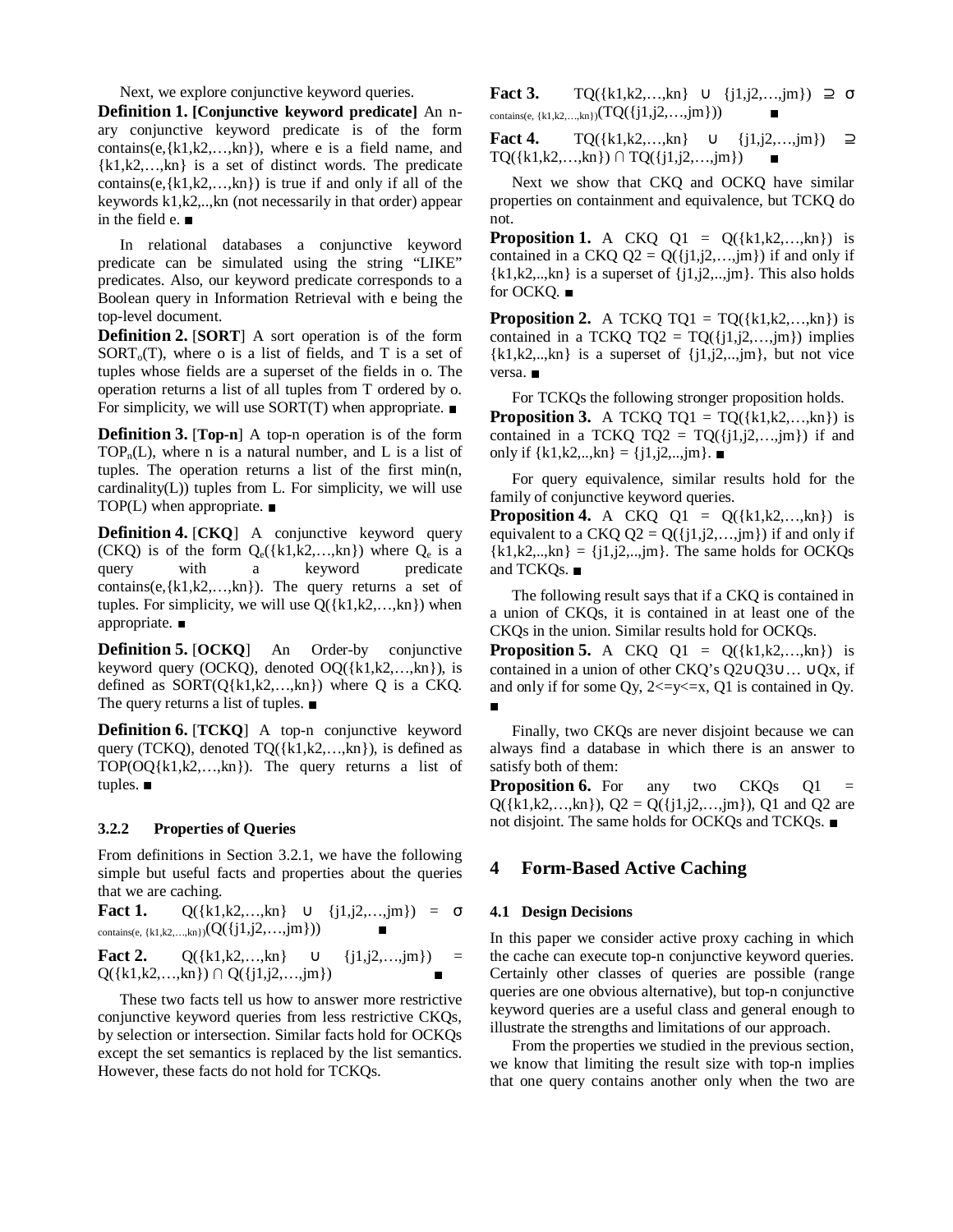equivalent (Proposition 3), which prohibits anything other than passive query caching. Therefore, we cache only order-by conjunctive queries at the proxy. A cache of order-by conjunctive keyword queries is immediately useful if the form being cached issues such queries; it is also useful if the web site being proxied provides facilities by which the proxy can "strip off" top-N operators. In the latter case we cache order-by conjunctive queries without a top-N, applying the top-N predicate at the proxy before returning results to the user.

Given a cache of the union of results from order-by conjunctive keyword queries, when a new query comes in, there are three possibilities: the result of the new query could be contained in the cache, it could intersect with the cache, or it could be disjoint from the cache.

By Proposition 5, if an OCKQ is contained in a union of OCKQs, it is contained in at least one of them. Thus we do not need to consider combinations of cached queries, but only need to consider 1-1 relationships between the new query and the individual cached queries. Moreover, we can determine query containment for OCKQs by examining the keywords in the queries (Proposition 1). So for containment, we only need to compare the keywords in the new query and in the cached queries without examining the contents of the cache.

The situation changes for query overlap. If a new query is not contained in a cached query, by Proposition 6, it could overlap with any previously cached query; furthermore, we cannot tell if the query indeed overlaps with previously cached queries without going through the contents of the cache. If upon examining the contents of the cache we find that the query does overlap, we issue a query to the web server for the form to get the answers "missing" from the cache. Using the terminology from semantic caching [7], the query evaluated over the cache is the *probing query*, whereas the difference query sent to the DBMS is the *remainder query*. In our context, the remainder query is easy to specify.

Consider a new query *Q,* with keywords *k1, k2, …, km.* Furthermore, let Q*1(c1), …, Qn(cn)* be the queries that currently appear in the cache, where *ci* is the conjunct of keywords that appear in query *Qi*. Then the remainder query *QR* is just *QR(k1,…, km, not c1, not c2, … not cn).* We refer to the *not ci* as *remainder predicates*.

Clearly, with a large cache *QR* will be enormous, and would cause severe problems if sent to the DBMS at the web site. Thus we need to pick out a few remainder predicates that can reduce the remainder result size effectively. Choosing a minimum number of remainder predicates from the cached queries to cover all the cached tuples is a computationally hard problem (it can be shown NP-complete by reduction from the vertex cover problem). Instead, we used simple heuristics to try to pick a fixed number of predicates that cover a large portion of the cache.

Finally, another decision is whether redundancy in overlapping query results is allowed in the cache. We

chose to eliminate duplicates when merging results of queries into the cache. As we will see in the experiments, this choice causes some computational overhead but avoids filling the cache with duplicates.

## **4.2 Implementation**

If a new query presented to the cache is contained in a previous query, we simply execute the conjunctive keyword query over the contents of the cache. If the query is not contained in a previous query, then things are more complex. Here the probing step is a selection query with the current search predicate on the cached query results. If we are using full semantic caching, we need to send a remainder predicate to the server. When the web server responds with the result of the remainder query, our cache merges this result with the result of the probe query, and sends the combined result on to the user. Furthermore, our cache merges the result of the remainder query in with the existing cache contents, and adds the original query to the list of cached queries.

An important special case occurs if we decide to handle only containment relationships and to ignore query overlap. In this case, we never send a remainder query; rather, we always pass on the original query to the web server, and merge the result of that query in with the current cache contents. This case is important because it does not require any special collaboration between the proxy cache and the web server (since no "new" queries need to be sent to the web server, it only sees requests that it would see in the absence of our proxy cache.)

When there is a top-N operator in the class of cached queries, we once again require closer collaboration with the web server, because we handle such queries by "stripping off" the top-N operator before sending the queries on to the web server. To support this class of query we also have a top-N operator in the cache, so that the proxy can apply it to the full result before it is passed to the user.

As we see from Figure 7, each cache consists of a row of cached queries from the same query template, a set of cached result tuples, and a lexicon of the words in the search field in the cached result tuples. The queries that exactly match or are contained in a previously cached query are not added to the cache, in order to keep the number of cached queries small. The cached tuples are the union of all the result tuples from previously cached queries. We used LRU for cache replacement.

The list of cached queries is used to answer a new query if it is an exact match to a cached query, or is contained in a cached query. Both exact match and contained queries can be answered completely at the proxy. If a new query is neither an exact match nor a contained query, the cached tuples are examined through the lexicon indexes to pick out satisfying tuples (those in the overlap between the query and the cache) for the new query.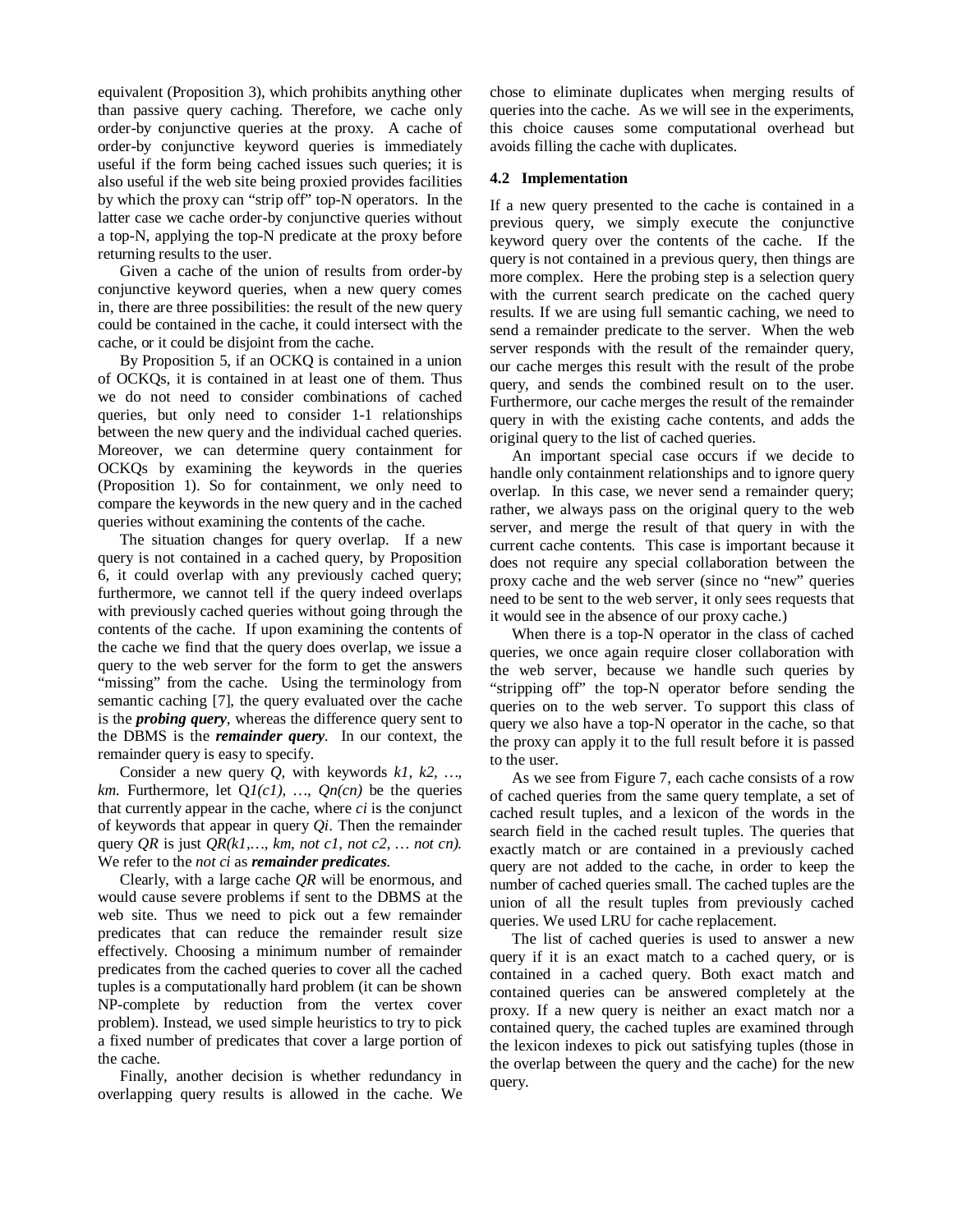

Figure 7: Example Cache Organization

# **5 Experiments**

In this section, we first exercise the proxy-caching framework using the TPC-W book title search query traces. We then use modified workloads to investigate properties of active caching not revealed by the simple TPC-W traces.

#### **5.1 Experimental Setup**

There are four computers involved in the experiments. The four machines all have a Pentium III 800Mhz CPU and 256MB memory. The machine for the database server has 20GB disk space, while the other three machines each have a 9GB disk. All the machines are on a 100Mbit/second Ethernet.

All four machines use the RedHat Linux 6.2 operating system. The RBE program (Remote Browser Emulator) and proxy servlet are homegrown. The servlet engine is the Apache Tomcat Servlet Engine version 3.1, which supports the Java Servlet API v2.2. The database server in our experiments is Oracle 8.1.6 Enterprise Edition with the InterMedia Text 8.1.6 index server. We use Oracle XSQL servlet version 1.0.1.0 at the server side to process form-based queries and generate query results in XML. Table 1 summarizes the configuration.

| Computer   RBE   Proxy |         | Server                                 | Database |
|------------------------|---------|----------------------------------------|----------|
| Software               |         | $RBE$   Tomcat +   Tomcat +   Oracle8i |          |
|                        | servlet | XSOL                                   |          |

Table 1: Software Deployment in the Experiments

#### **5.2 On TPC-W Query Traces**

To measure the effects of proxy caching on response times, we set up the TPC-W databases [20] at three scales: 10K, 100K, and 1M (in terms of the cardinality of the *item* table) in Oracle. The cardinality of the *author* table is ¼ of that of the *item* table. The ASCII data files of the two tables are of a total size of about 5MB, 50MB, and 500MB respectively. We used the default buffer pool size of 16MB in Oracle. We used the TPC-W search-by-title workload (form in Figure 2 and queries as in Figure 4).

The *i\_title* field of the *item* table was generated using the TPC-W WGEN utility. In this dataset each title gets one "signature word", and each signature word is inserted into an average of five titles. The search string in a TPC-W query is a signature word. This causes each query to return an average of five books, and two queries in the trace are either identical (if they have the same search string) or have disjoint results (otherwise). This is the worst case for active caching because there is no query containment or overlap.

We ran a ten thousand query trace to the three scales of the TPC-W databases. This query trace contains two thousand distinct queries, and the caches reach a hit ratio of 80%. At the end of the experiment, both caches contained nearly 10K items. No cache replacement was triggered.

We compare timings in four cases: RBE directly to the server (Direct), RBE through the proxy without any cache (NC), RBE through the proxy with a passive query cache (PQ), and RBE through the proxy with an active query cache sending no remainder predicates (AQ0). The response times were measured in the RBE. Because the timings in the non-cache proxy case were almost identical to those of a miss in the PQ setting, we only show the three cases in Table 2.

| Database scale |         | 10K | 100K | 1M   |
|----------------|---------|-----|------|------|
| Direct         | Overall | 74  | 384  | 4144 |
| PQ             | On hit  | 11  | 11   | 12   |
|                | On miss | 110 | 442  | 4215 |
|                | Overall | 31  | 98   | 853  |
| AO0            | On hit  | 11  | 13   | 12   |
|                | On miss | 262 | 539  | 4499 |
|                | Overall | 61  | 118  | 901  |

Table 2: TPC-W Average Response Times (in ms)

From Table 2, we see that the database web server processing time dominates (comparing PQ cache misses with the direct-to-server case) and this gets worse when the scale of the database increases. Passive query caching achieves an overall average response time ¼ of that of the direct-to-server case. On a miss, passive query caching adds less than 70 milliseconds of overhead when compared to the direct-to-server case. The active cache adds another 100-280 milliseconds overhead on miss because of its more sophisticated query cache management. As the scale of the database increases, this overhead is dominated by the server time.

#### **5.3 Adding Overlap in Queries**

Since the TPC-W query trace generates queries with only disjoint small results, we generated another set of traces, which we term *NounPhrase* traces, from the TPC-W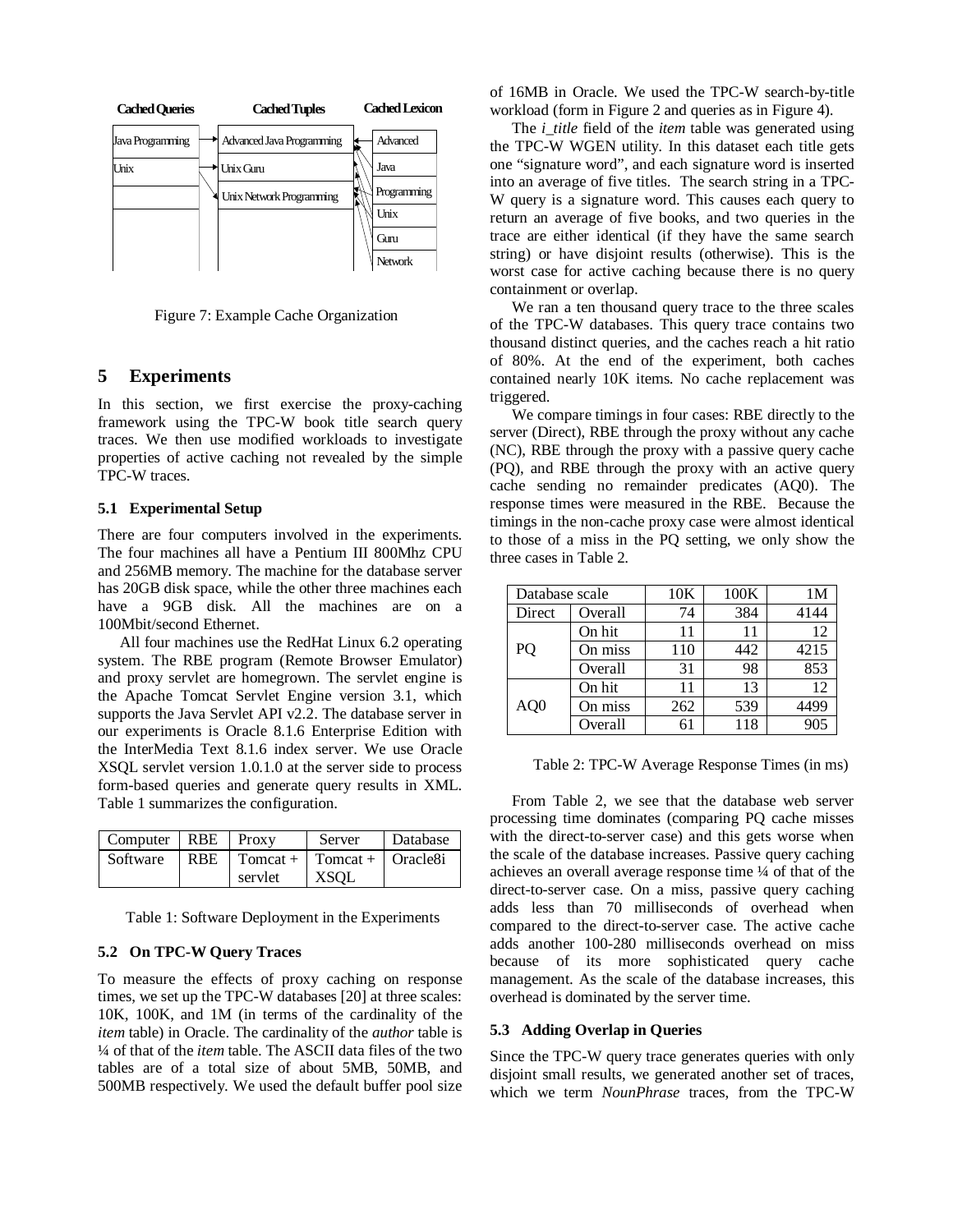vocabulary. NounPhrase traces explore how well the active cache performs when a new query is contained in a cached query or intersects with some data in the cache.

| Trace     | Noun100 | Noun <sub>80</sub> | Noun60 | Noun40 |
|-----------|---------|--------------------|--------|--------|
| $1$ -noun | 20%     | 20%                | 20%    | 20%    |
| $2$ -noun | 20%     | 20%                | 20%    | 20%    |
| $3$ -noun | 20%     | 20%                | 20%    |        |
| $4$ -noun | 20%     | 20%                |        |        |
| $5$ -noun | 20%     |                    |        |        |
| Dummy     |         | 20%                | 40%    | 60%    |

Table 3 : Composition of NounPhrase Traces

The four NounPhrase traces we experimented with were Noun40, Noun60, Noun80, and Noun100. Each trace contains two thousand queries; which can be queries with one noun, two nouns, ... five nouns, or a dummy word as the search string (their percentages in the traces are shown in Table 3). Each noun was chosen independently from one another with a Zipfian distribution from the 100 most popular nouns in the TPC-W vocabulary. The dummy words in each trace were distinct and returned no answers. The different percentages of noun queries in the traces were designed to yield similar exact match ratios but different containment ratios across the traces. As a result, the exact match ratios of the four traces were all around 20%, and the ratios of contained queries were 12%, 33%, 52%, and 71%.



Figure 8: NounPhrase Average. Response Times

Figure 8 shows the average response times of the four NounPhrase traces on the 100K-scale TPC-W database running directly to the server (Direct), through a passive query caching proxy (PQ), or through an active caching proxy with no remainder predicates (AQ0). Recall that this (AQ0) is the case that does not require close collaboration between the web server and the proxy cache. We see that: (1) When the number of noun queries on the fixed vocabulary increases, the ratio of exact matches does not change much and passive query caching

has a limited performance. (2) When the number of noun queries on the fixed vocabulary increases, the ratio of contained queries increases and benefits active caching to a larger extent.

Next we examine in detail the time spent by individual queries at the proxy.

We compare four cases at the active cache: an exact match (MATCH), a containment (CONT), an overlap (INTER), and a miss (MISS). For the passive query cache, this is simply MISS or HIT. Because the response time of a query depends on many factors, such as the current contents of the cache, the result size, and the database web server status, we ran the Noun40 trace three times, chose four representative queries in the trace, and show their times averaged from the three runs.

From Table 4 we see that both caches have similar response times on an exact match query (Query 515). A contained query (Query 511) also has similar response time to an exact match (Query 515) in the active cache, which is much better than a miss in the passive query cache. Query 514 is a dummy query returning no answers, and an active cache miss on it is 27% more expensive than a passive cache miss. Query 510 is a 2-noun query returning 50 tuples (top 50), and an active cache intersection is three times slower than a passive cache miss. This is because in the passive query cache case, only the top 50 tuples are obtained from the server, returned to the user, and saved into the cache while in the active cache case the active cache gets 62 result tuples from the cache, gets 510 result tuples (the whole answer set) from the server, merges these two parts of answers to eliminate duplicates, returns the top 50 to the user, and caches the un-cached answers.

| Query ID |               | 510          | 511         | 514         | 515          |
|----------|---------------|--------------|-------------|-------------|--------------|
| AQ0      | <b>Status</b> | <b>INTER</b> | <b>CONT</b> | <b>MISS</b> | <b>MATCH</b> |
|          | Time          | 2683         | 18          | 472         | 17           |
| PQ       | <b>Status</b> | <b>MISS</b>  | <b>MISS</b> | <b>MISS</b> | <b>HIT</b>   |
|          | Time          | 664          | 361         | 376         | 18           |

Table 4: Numbers of Remainder Tuples of Query 510

We conducted further experiments on the Noun40 trace and found that increasing the number of remainder predicates had a very limited effect on reducing the number of remainder tuples (as an example, we show this for Query 510 in Table 5). This was because in the TPC-W database there is very little overlap among titles.

| $\#$ Remainder predicates $\mid 0 \rangle$ | $-10$                          | $\sqrt{20}$ | $-130$ | $\perp$ 40 |
|--------------------------------------------|--------------------------------|-------------|--------|------------|
| #Remainder tuples                          | $1510$   502   491   484   480 |             |        |            |

Table 5: Response Times of Four Cases (in ms)

#### **5.4 Adding Overlap in Datasets**

Because the TPC-W dataset had so little overlap, we generated a dataset with the same TPC-W *item* schema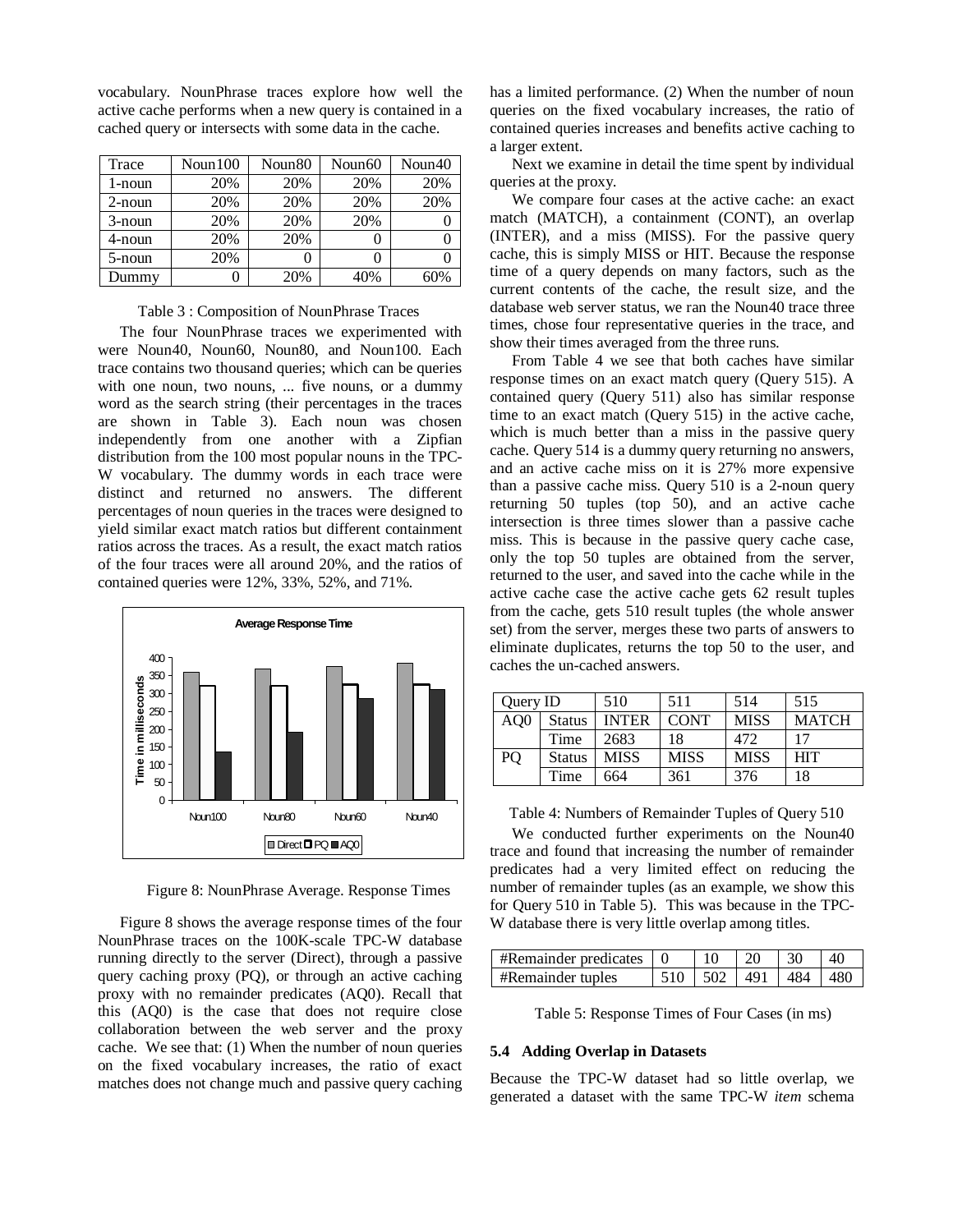but used a 10-word vocabulary {*w0,w1,w2,…,w9*} for the title field. This data set was tailor-made to benefit remainder processing.

In this dataset, each title field had three words: the id, *wi*, and *wi*, where  $0 = \le i$ ,  $i \le 9$ . There were 100 distinct combinations of the (*wi,wj)* pairs, but the id field was unique so that each title was unique. We generated 1000 tuples with each combination of (*wi,wj)* appearing in 10 titles and appended these 1000 tuples to the 100K TPC-W database. We then ran then ten queries *w0*, *w1*, …, *w9*, and compared the performance of the  $10<sup>th</sup>$  query with varying numbers of remainder predicates. Note that here the selection heuristic used for remainder predicates is not important, because in this scenario all remainder predicates are equivalent. Table 6 shows the number of remainder tuples of Query 10 and Figure 9 shows the timing breakdown, averaged over three runs.

| #Remainder predicates |     |    |  |
|-----------------------|-----|----|--|
| #Remainder tuples     | 190 | 90 |  |

Table 6: Numbers of Remainder Tuples of Query 10





The legends from left to right in Figure 9 correspond to the portions bottom up in the bars. The time spent on probing the cache and sending the remainder query to the server (reqToServer) was small. The time taken waiting for the server response (getResponse) and merging the probe results and the remainder results (mergeResult) were comparable. Both the server response time and the proxy result-merging time decreased when the number of remainder predicates increased. We also experimented with a dataset one magnitude larger than this one (10,000 special tuples inserted into the 1M TPC-W database) and observed the same pattern.

#### **5.5 Experiments Omitted**

Due to space limitations, in this paper we omit experiments investigating the effect of "combinatorial blowup" on caching schemes that do not eliminate duplicates. Similarly, we omit experiments that tested our cache as an accelerator for real-world online book selling web sites. The interested reader can find details in [13].

## **6 Related Work**

To our knowledge, this paper is the first that explores an active proxy-caching framework for database-backed web sites explicitly based on query templates. Caching and materialization for databases on the Web has received a lot of attention recently ([3], [5], [9]). These studies all consider passive caching of the HTML or XML pages generated from DBMS-resident data. In contrast, our main focus is active caching.

Research in web caching that is most closely related to ours includes [4], [14], [15], and [19]. Studies [4], [15], and [19] did not consider database queries. Our previous work [14] focused on how a custom proxy caching protocol could be used to distribute caching code for select-project-join queries to proxies on the fly. However, it did not study the main issues we focus on here, including how forms can be used in the definition and deployment of caching schemes, and how well these schemes perform for keyword-based queries over the web.

There has been a large body of work ([1], [6], [8], [10], [11], [12], [17]) in data caching, query caching, and answering queries using views. Some of them ([6], [8], [10], [12], [17]) dealt with relational queries while others ([1], [6], [11]) focused on caching for heterogeneous sources. Our work builds on semantic caching as presented in [6], and is closely related to [6] and [11]. [11] focused on algorithms for choosing the best matching query in the context of semantic caching for range queries. While [6] studied semantic caching for keyword queries over search engines, we focus on using query templates to enable active caching for database-backed web sites. Also, [6] did not present a performance study.

Finally, there is an increasing commercial interest in caching for database web servers. The Oracle 9i Application Server [16] includes the Oracle Database Cache and the Oracle Web Cache. The Oracle Web Cache does passive caching. The Oracle Database Cache currently caches full tables; caching selected rows and columns, and caching query results may be available in the future release. To be used in a proxy cache scenario, the table level caching approach requires the DBMS data to be replicated to the proxy and an SQL query processor at the cache. This shifts the entire query computation from the DBMS to the proxy. Our approach, on the other hand, caches query results, thereby avoiding re-computation and requiring much simpler computation at the cache. Furthermore, unlike our approach, full table caching cannot take advantage of caching only "hot regions" of the result space. However, also unlike our approach, full table caching with a SQL processor can answer arbitrary